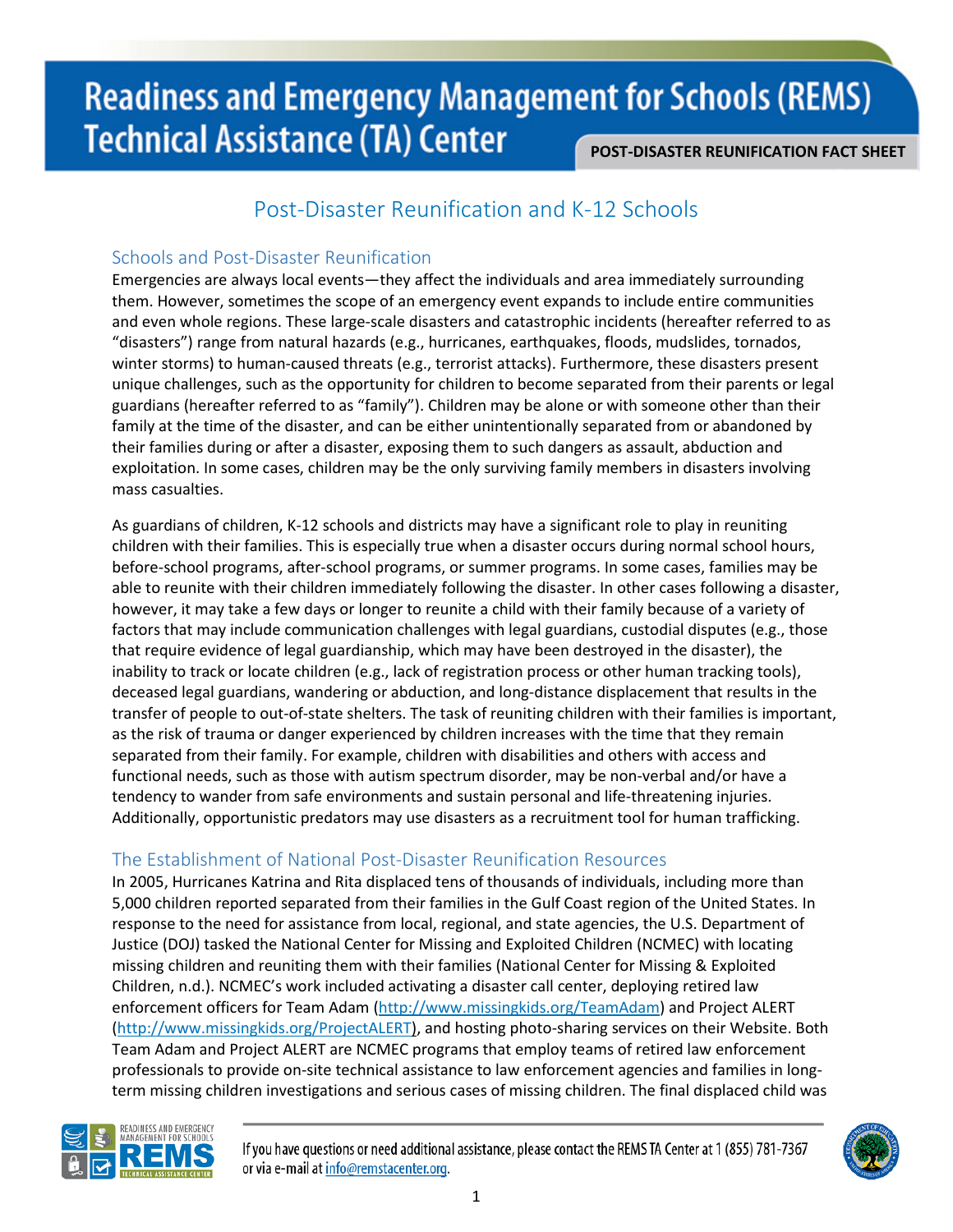# **Readiness and Emergency Management for Schools (REMS) Technical Assistance (TA) Center POST-DISASTER REUNIFICATION FACT SHEET**

reunited with their family six months after the hurricane disaster. Since then, NCMEC has established two resources to facilitate the reunification of families with their children in the case of disasters—the National Emergency Child Locator Center (NECLC) and Unaccompanied Minor Registry (UMR). For more information on these resources, please see the Key Resources section of this fact sheet.

## Methods to Address Reunification in Emergency Operations Plans (EOPs) and School Emergency Management Planning

Schools may be seen as a community-wide point of contact by families and children affected by a disaster, due to their everyday communication with these stakeholders. Furthermore, schools regularly collect and store family contact information, which may be useful to local, regional, state, and national agencies leading reunification efforts. Therefore, it is important for districts and schools to incorporate post-disaster reunification into their emergency management planning efforts. To accomplish this, schools and districts may wish to:

- Collaborate with local agencies and community partners on how post-disaster reunification will be coordinated and integrated throughout the community**.** This may include sharing EOPs with local emergency managers and/or first responders; designating liaisons; and conducting joint local emergency planning drills.
- Develop and maintain a school EOP that addresses post-disaster reunification and is integrated with the local community's reunification plan. This may include identifying and listing reunification hotlines and Websites in the Information Collection, Analysis, and Dissemination section of the EOP's Basic Plan. This may also include determining and documenting how schools and districts will coordinate with all of the appropriate agencies, boards, or divisions within their jurisdiction for post-disaster reunification efforts in the Concept of Operations section of the EOP's Basic Plan: [http://rems.ed.gov/K12BasicPlan.aspx.](http://rems.ed.gov/K12BasicPlan.aspx)
- Create a reunification annex. Reunification is a critical function that takes place every school day. Districts and schools can build from these established policies and procedures to plan for reunification under emergency circumstances, as well as collaborate with community partners to ensure integration. Additional information for developing this functional annex can be accessed at [http://rems.ed.gov/K12FamilyRAnnex.aspx.](http://rems.ed.gov/K12FamilyRAnnex.aspx)
- Train stakeholders on post-disaster reunification procedures as well as socialize basic reunification protocols and resources throughout the whole school community. This may include sharing post-disaster reunification resources through Websites, handouts, and posters.
- Promote family preparedness regarding post-disaster reunification. This may include encouraging families to develop a family plan, which identifies a local meeting point, teaches emergency contact numbers to all, and identifies an out-of-state relative or friend for each family member to contact in the event that all communication lines are down.

#### Key Reunification Resources

Several Federal Websites are available that provide resources to help with reunification planning. These include:



If you have questions or need additional assistance, please contact the REMS TA Center at 1 (855) 781-7367 or via e-mail at info@remstacenter.org.

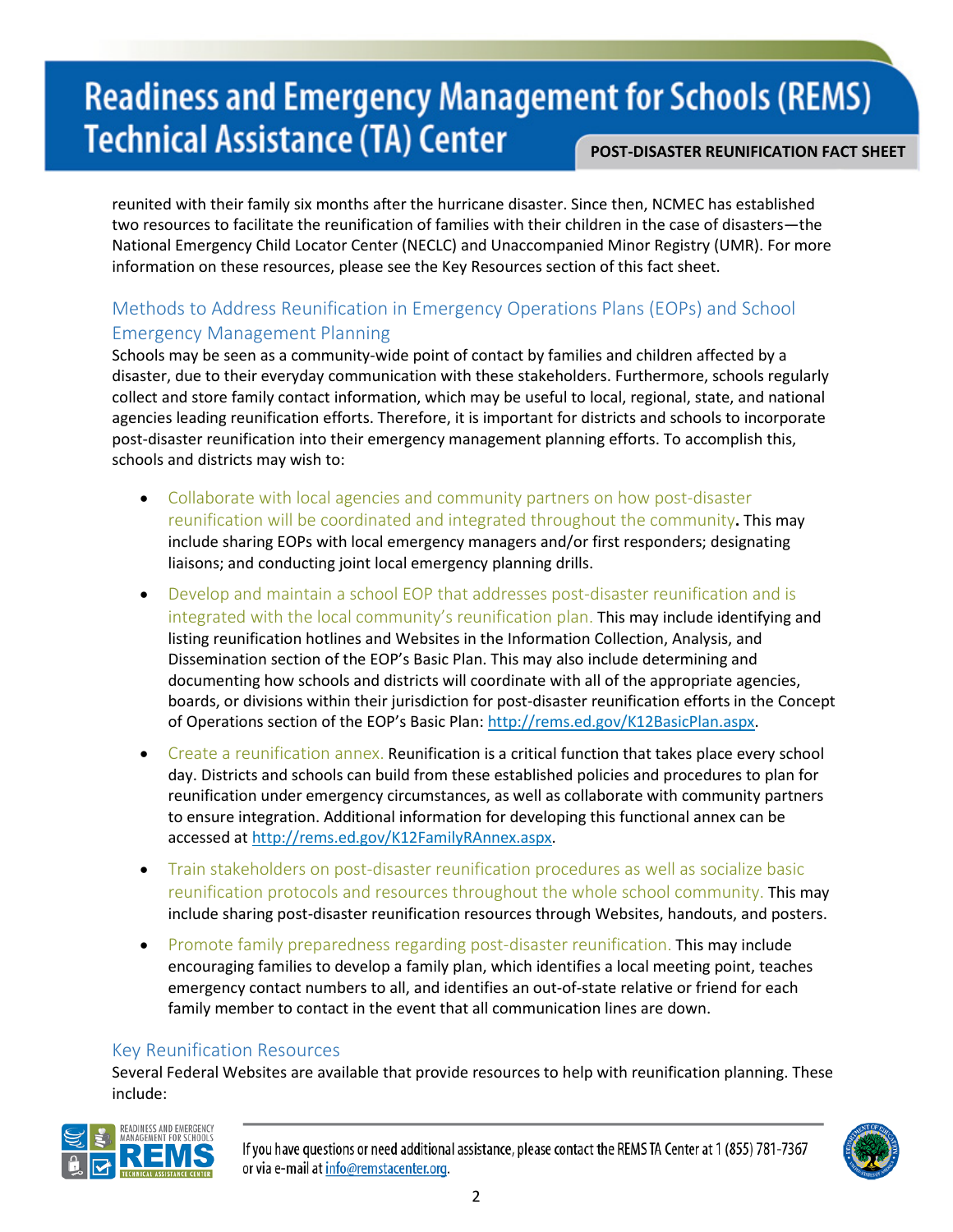# **Readiness and Emergency Management for Schools (REMS) Technical Assistance (TA) Center**

- **POST-DISASTER REUNIFICATION FACT SHEET**
- Post-Disaster Reunification of Children: A Nationwide Approach, Federal Emergency Management Agency (FEMA), U.S. Department of Health and Human Services (HHS), American Red Cross, and NCMEC. This publication, published jointly by FEMA, HHS, American Red Cross, and NCMEC, with contributions from the U.S. Department of Education and DOJ, provides a comprehensive overview of the coordination processes necessary to reunify children separated from their families in the event of a disaster. Included are the roles of various agencies responsible for the temporary care of children and overseeing reunification efforts at the local, state, and national level, including Tribes, Territories, and nongovernmental and private sector organizations[. https://rems.ed.gov/docs/24post-disaster-reunification-of](https://rems.ed.gov/docs/24post-disaster-reunification-of-children-a-nationwide-approach.pdf)[children-a-nationwide-approach.pdf](https://rems.ed.gov/docs/24post-disaster-reunification-of-children-a-nationwide-approach.pdf)
- Unaccompanied Minor Registry, NCMEC. This online platform collects information from the public related to children who have been separated from their families due to a disaster, which NCMEC then uses to expedite the reunification process by providing assistance to local law enforcement and by cross-referencing the information about the child against information provided by families who have contacted NCMEC to report their child missing. The public, including education facilities, may report basic information about unaccompanied minors directly into the tool in the aftermath of a disaster[. https://umr.missingkids.org/](https://umr.missingkids.org/)
- Safe and Well, American Red Cross. This online platform allows displaced individuals to report their current location, contact information, and well-being, as well as communicate with and provide personalized messages to family members or friends. Additionally, the tool allows family members and friends to search for information on displaced individuals who have voluntarily self-reported their information. This tool is available 24 hours per day. <https://safeandwell.communityos.org/cms/index.php>
- Tracking and Reunification of Children in Disasters, National Center for Disaster Medicine & Public Health. This online course is designed for health professionals and provides information on key tasks for tracking and reunifying children in a disaster. This includes the identification of designated individuals and/or agencies for assistance, depending on their role, institution, and state/local contexts. The course is accompanied by a reference card that participants may continue to use after course completion. <https://ncdmph.usuhs.edu/KnowledgeLearning/2012-Learning1.htm>
- Multi-Agency Reunification Services Plan Template, National Mass Care Strategy. This document provides guidance and sample procedures for multiple agencies within a community to consider as they each develop coordinated Reunification Annexes. This resource was developed in coordination with NCMEC, FEMA, HHS, U.S. Department of Agriculture, American Red Cross, and other state agencies and national organizations. [http://www.nationalmasscarestrategy.org/wp-content/uploads/2016/01/Multi-](http://www.nationalmasscarestrategy.org/wp-content/uploads/2016/01/Multi-Agency_Reunification_Services_Plan_Template_508_final_v1.pdf)Agency Reunification Services Plan Template 508 final v1.pdf

#### Key Reunification Resources for Presidentially-Declared Disasters

The REMS TA Center Website also provides several resources that can help schools and IHEs with inclusive planning efforts. These include:



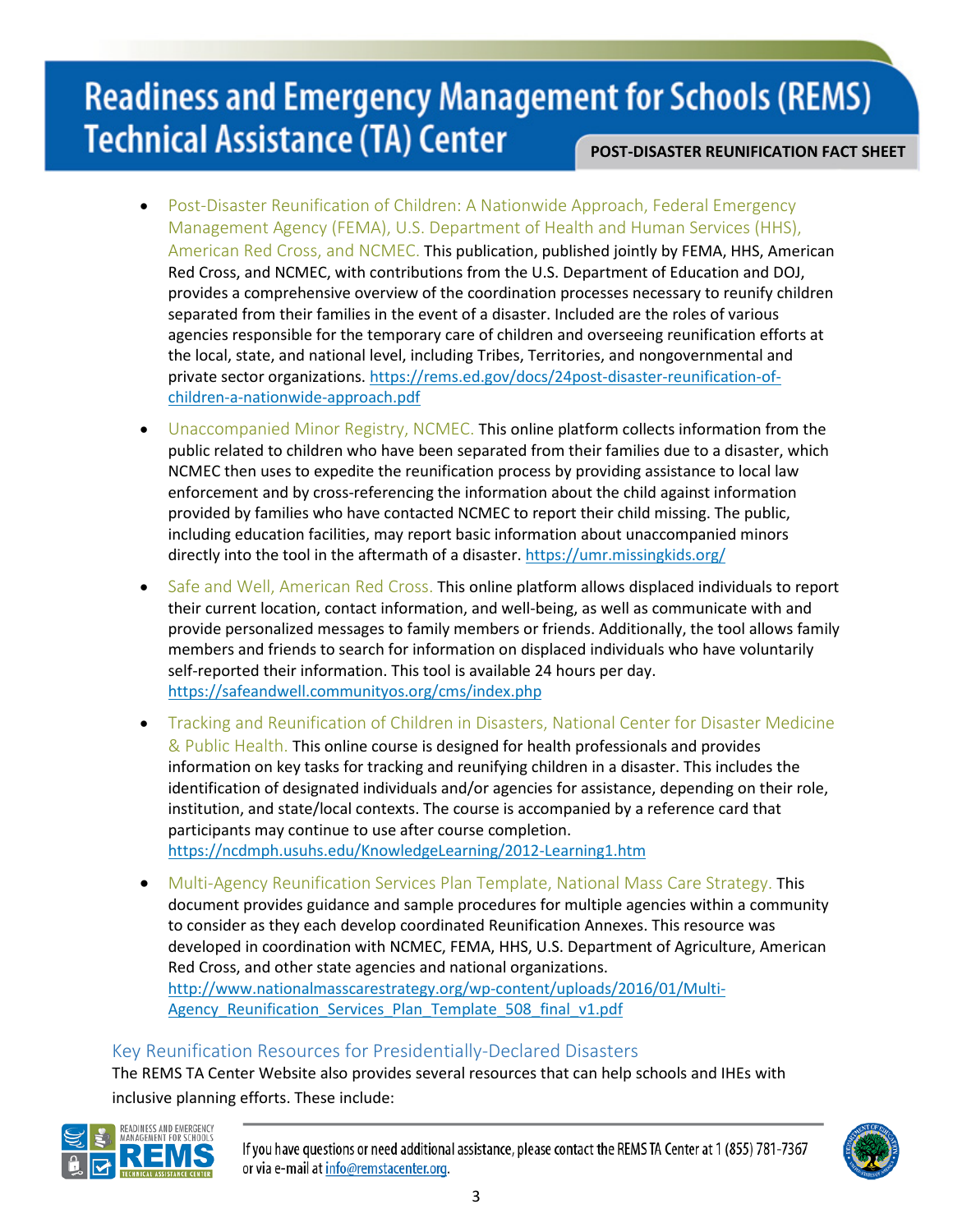# **Readiness and Emergency Management for Schools (REMS) Technical Assistance (TA) Center POST-DISASTER REUNIFICATION FACT SHEET**

- National Emergency Child Locator Center (NECLC), NCMEC. This disaster call center assists local, state and Tribal governments, as well as law enforcement agencies in the location of children under the age of 18, as well as reunification with their families. NECLC is only activated through a request by a state agency during a state-declared disaster or by FEMA from a state, Tribe, or territory during a Presidentially-declared disaster. When activated, the toll-free number (1-877-908-9570) is staffed 24 hours per day. <http://www.missingkids.com/DisasterResponse>
- National Emergency Family Registry and Locator System (NEFRLS), FEMA. This online platform and call center allows displaced individuals to report their current location and wellbeing, as well as communicate with and provide personalized messages to specified family members or individuals. NEFRLS is only activated in cases of Presidentially-declared disasters and facilitates the reunification of adults over the age of 21. When activated, the toll-free number (1-800-588-9822) is staffed 24 hours per day. [https://www.fema.gov/national](https://www.fema.gov/national-emergency-family-registry-and-locator-system-fact-sheet)[emergency-family-registry-and-locator-system-fact-sheet](https://www.fema.gov/national-emergency-family-registry-and-locator-system-fact-sheet)

### Key Collaboration Resources for Reunification

- Families as Partners in School Emergency Management (*Helpful Hints Volume 2, Issue 7*), REMS TA Center. This publication provides considerations for the development of a family reunification annex, identification of reunification sites, and maintenance of emergency information cards and student release forms. It also discusses the importance of involving families in school emergency management planning, provides strategies for forming partnerships with families, and offers information on training families and developing a communication and warning annex that accounts for communicating with families. [http://rems.ed.gov/docs/HH\\_Vol2Issue7.pdf](http://rems.ed.gov/docs/HH_Vol2Issue7.pdf)
- Developing High-Quality School EOPs: A Collaborative Process, REMS TA Center. This Webinar focuses on the importance of collaborating with community partners. It covers what roles community partners can play during the EOP development and maintenance process, obstacles that can occur during the collaborative process and methods for mitigating them, and specific examples of successful collaboration with community partners. <http://rems.ed.gov/DevelopingHQSchoolEOPs.aspx>
- Collaboration: Key to a Successful Partnership (*REMSExpress Volume 4, Issue 1*), REMS TA Center. This publication provides considerations for initiating collaboration, managing a collaborative team, and strengthening the partnership. This includes identifying potential collaboration members, engaging members appropriate to community and school needs and capabilities, developing a positive interpersonal network, building a strong communications network, developing mutually beneficial working relations and procedures, adapting to changing need and capacity, and sustaining collaboration.

[http://rems.ed.gov/docs/REMSX\\_Vol4Issue1.pdf](http://rems.ed.gov/docs/REMSX_Vol4Issue1.pdf)